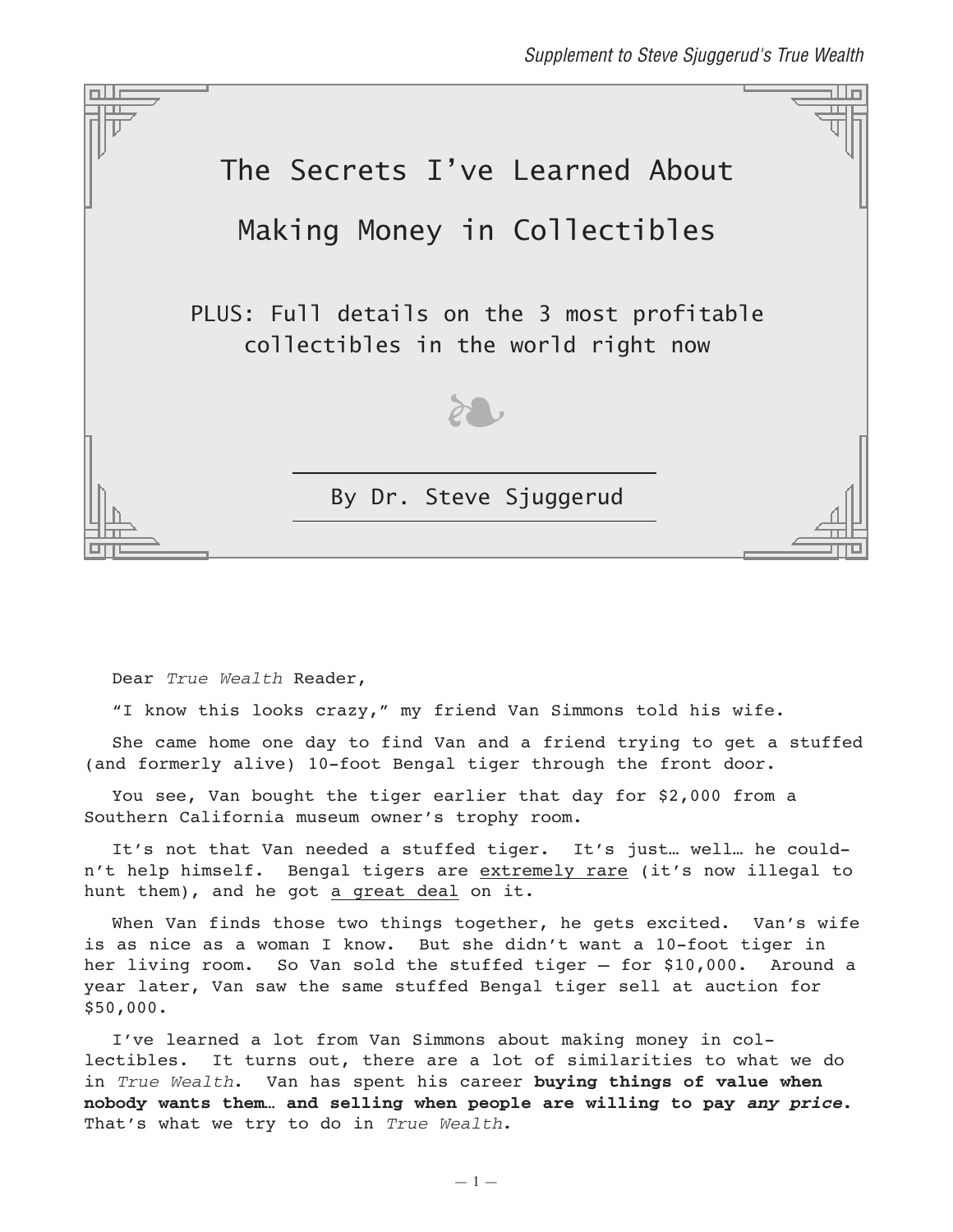The values of collectibles go in cycles, like stocks. Van is opportunistic. When Civil War guns or old American Indian rugs are ignored for a while by collectors, Van is a buyer.

# **THE BUY OF THE CENTURY, SO FAR**

In my DailyWealth letter, I wrote an article calling **pre-1933 graded gold coins "The Buy of the Century, so far."**

If you've been a True Wealth reader for a while, you may have bought my recommended gold coins — which, as of January 2007, are up 64%, 63% and 52%, respectively.

So if you bought, you've done pretty well so far.

But I want to let you in on something: I couldn't have recommended those coins without the help and expertise of Van Simmons.

#### **Van was the most valuable contact I made when I began researching coins several years ago.** The fact is, **the coin industry wouldn't exist in its present form if it weren't for Van and his partner David Hall.**

And the three secrets Van taught me about making money in collectibles are ones I'm going to share with you today. And I'm also going to reveal the top three collectibles in the world right now to potentially make hundreds of percent over the next few years (don't worry, stuffed Bengal tigers are not on the list).

Because over the next decade, **I personally believe that collectibles will beat the stock market — if you buy them right… and you know these three simple secrets.**

## **SECRETS OF THE BEST COLLECTOR I KNOW**

Van collects everything.

I enjoy going to his house in Southern California and learning about all his different collectibles. He started collecting rare coins when he was 12. Today, Van also collects pocketknives, Winchester and Colt antique firearms, American Indian memorabilia, antique fly-fishing rods, marbles, classic surfboards, old skateboards, and much more.

His library is filled with books that detail every nuance of these things… who knew there was so much to know about Indian rugs? When it comes down to it, Van is doing what I do, which is knowing all he can about what he is considering buying. And when the time is right, he is confident and pulls the trigger.

I consider Van to be one of the most knowledgeable investors on the planet when it comes to collectibles. He's too humble to say it, but he's certainly one of the most important people in the collectibles business. I don't think anyone has broader experience…

Along with David Hall, Van founded the Professional Coin Grading Service (PCGS). I can tell you right now, I would not recommend coins to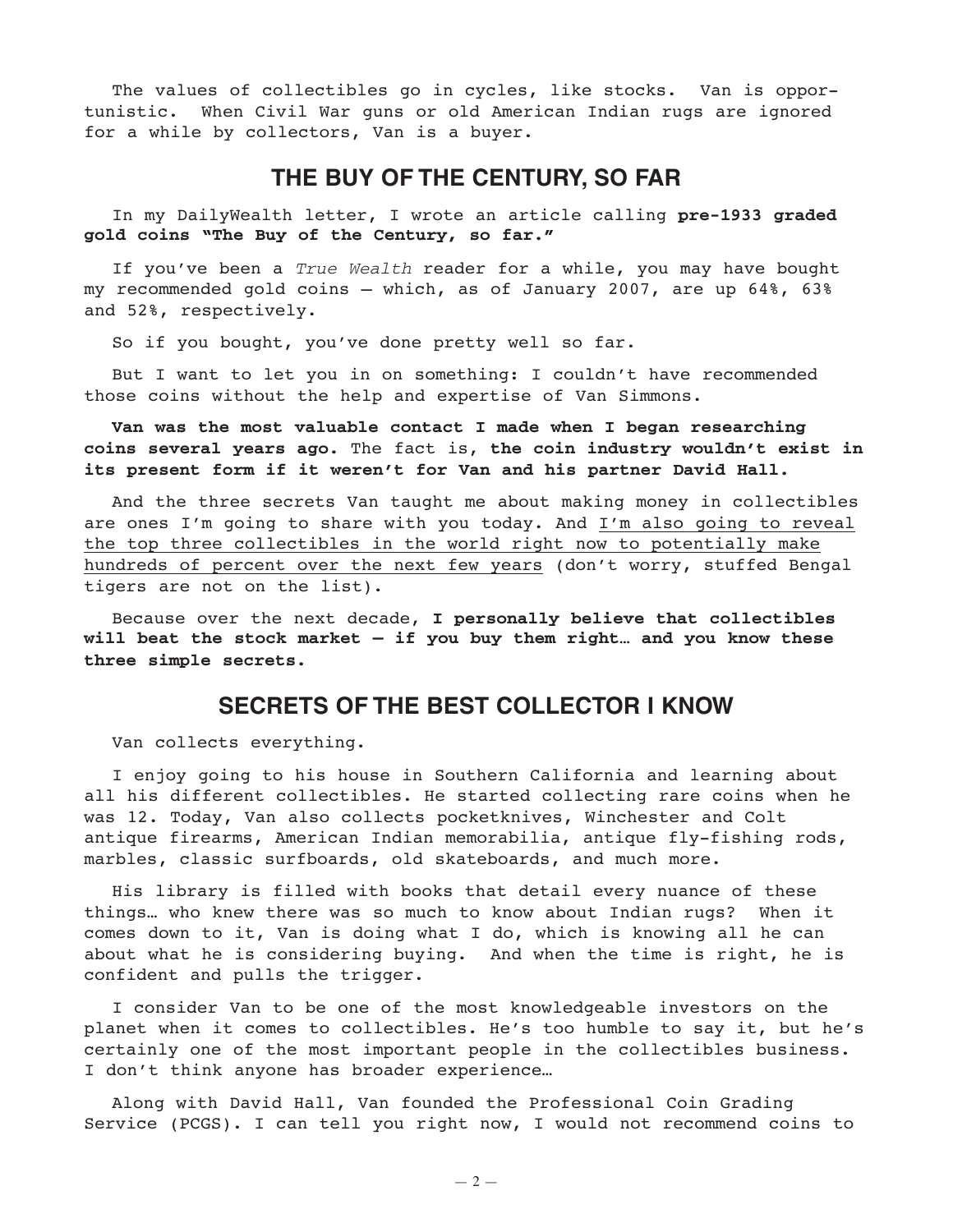you if PCGS didn't exist. PCGS revolutionized the industry by creating the first internationally recognized grading standard for coins.

Most importantly, PCGS makes it so you or I don't have to be an expert in grading coins… the coin is graded, then sealed in a tamper-proof container. PCGS has graded more than 14 million coins, with a total declared value of over \$14 billion dollars. So PCGS-graded coins can sell "sight-unseen," just like stocks. (Type "PCGS" into eBay, and you'll likely find 10,000 graded coins for sale.)

I know that Van has bought coins for members of some of the wealthiest families in the world — including the DuPonts (of the DuPont chemical company), the Heinz (ketchup) family, and the Bushnells (Bausch & Lomb)… not to mention the many billionaire customers (who wish to keep their privacy) who seek his expertise and connections to help them add to their rare coin collections.

Van has the uncanny ability to find and recognize undervalued collectibles (like the Bengal tiger) that can later sell for far more than he buys them.

Thanks to Van, I've come to learn the 3 most important secrets of how you make money in these types of things.

I've personally bought U.S. coins, stamps, European coins, autographs, even collectible vintage surfboards and guitars. And the smartest things to do to make money are the same, no matter what collectible you're buying…

## **SECRET #1: BUY "BEACHFRONT PROPERTY"**

"I started buying any old coins in the early 1970s," Van told me…

"Over time, I figured out what works. I realized that, for example, **beachfront property is more desirable and in more limited supply than desert property.** So I started buying better coins. I've made money by understanding if you have something more desirable, then someone else will pay you more for it eventually."

#### In other words, **you must buy the best thing you can afford… and buy it in the best condition you can afford.**

At first, I didn't believe him. After all, he sells "beachfront property" coins. So I thought he was just recommending that I buy what he had to sell.

But over the course of a few years, I've seen that he's right. Where I live in Florida, for example, the beachfront properties have basically held their values as the real estate market has weakened. But the properties a few blocks back from the beach (as well as all the new construction around I-95), have suffered. They can't sell some of that stuff at any price.

It's the same way in collectibles. "Average" stuff – widely available stuff – like common gold coins in a lower grade, rarely soar in value. And if they do (like they did before Y2K), they always fall back down in value.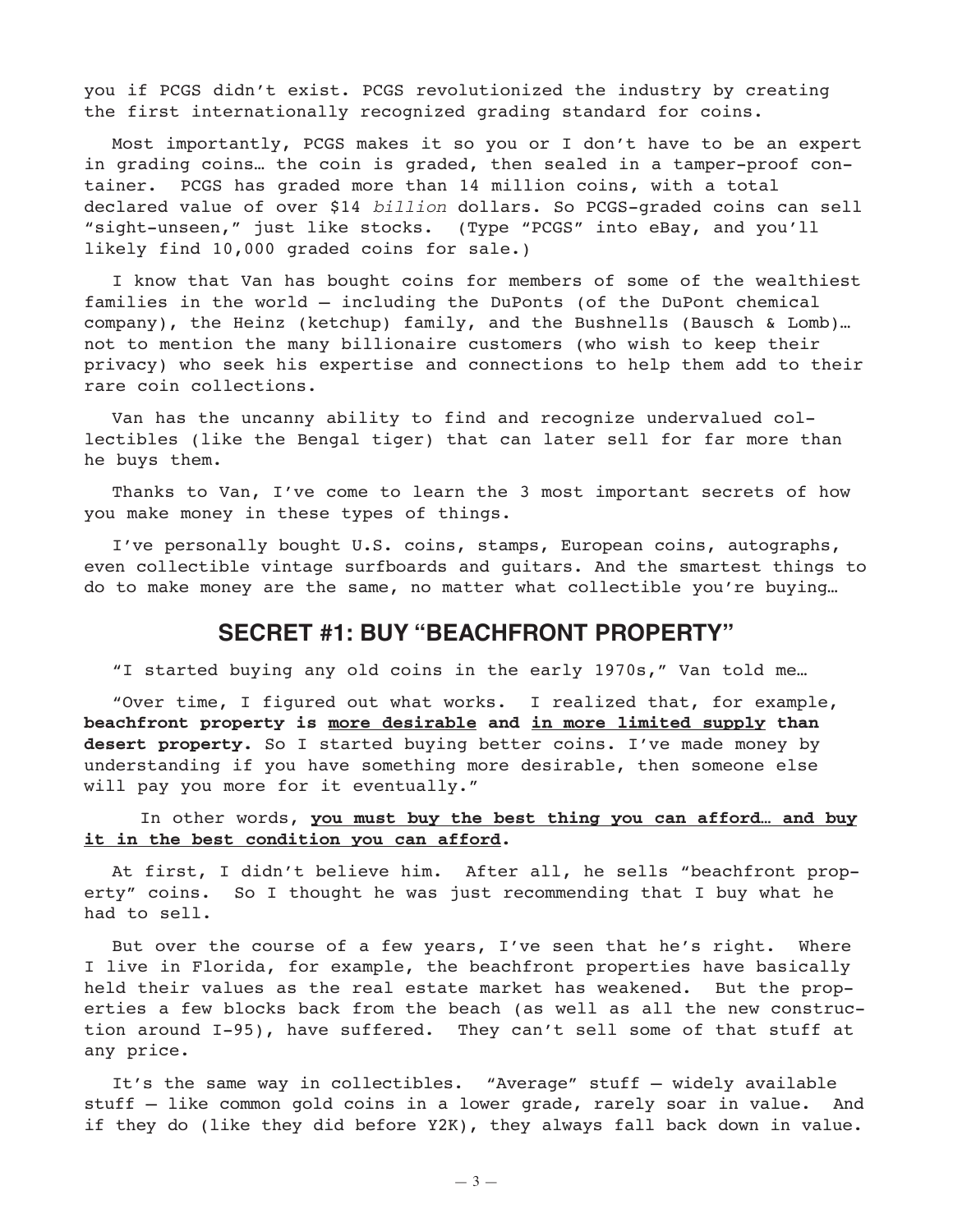But the good stuff  $-$  the beachfront property  $-$  or the masterwork paintings – holds its value, and seems to march relentlessly higher in price.

So if you want to have a chance at making 665% (the amount that rare coins rose in the last coin bull market), then you can't buy South African Krugerrands, for example. These coins are "desert property." They will never be worth much more than the price of gold. If gold rises 25%, Krugerrands will likely rise by 25%.

Once people become interested in "beachfront property" once again the desirable coins in limited supply for example — the sky is the limit. **It took me a few years to truly understand this… to understand just how nice you should really buy when it comes to collectibles…**

But now I get it. What you really want to own are 5-7 truly excellent coins, for example, instead of dozens of pretty nice ones.

Take a look at the overall gains of the last three rare coin bull markets:  $\equiv$ 

I believe you could make the same kinds of gains in the next several years. But you're not going to make those kinds of gains with a bag full of run-of-the-mill Kruggerands.

**PCGS 3000 Coin Index (www.pcgs.com)** 1972-1974 **348%** 1976-1980 **1,195% 1987-1989 665%**

One other word of advice from Van that

applies to buying the best you can: "Buy what appeals to you, too. If you like it, there's a reason someone else would like it."

## **SECRET #2: BUY FROM THE BEST DEALER. PERIOD.**

As the Wall Street Journal reported on Dec. 18, 2006:

"A word to the wise for newcomers: Rare coins can hold dangers for novice collectors and investors. One can run into counterfeit coins, as well as disreputable dealers pushing low-quality coins with little resale value."

**If you're just getting started with coins (or any collectible), don't buy on eBay or at auction. Buy direct from the best dealer possible.**

The reasons are simple, and numerous. I didn't fully understand them at first, quite honestly. But there are a lot of things to understand…

First, simply said, you don't know what you don't know. There are infinite ways a disreputable dealer can take you to the cleaners. There are many little nuances I've come to learn about making money in collectibles too, about why you want to deal with the best dealer possible.

For example, you want to buy the "beachfront property" coins, of course. However, you ought to keep in mind how easy that collectible will be to resell, too. Beachfront property in Florida will always have a buyer at some price. But beachfront property in Venezuela these days, for example, might be tougher to unload at the price you want.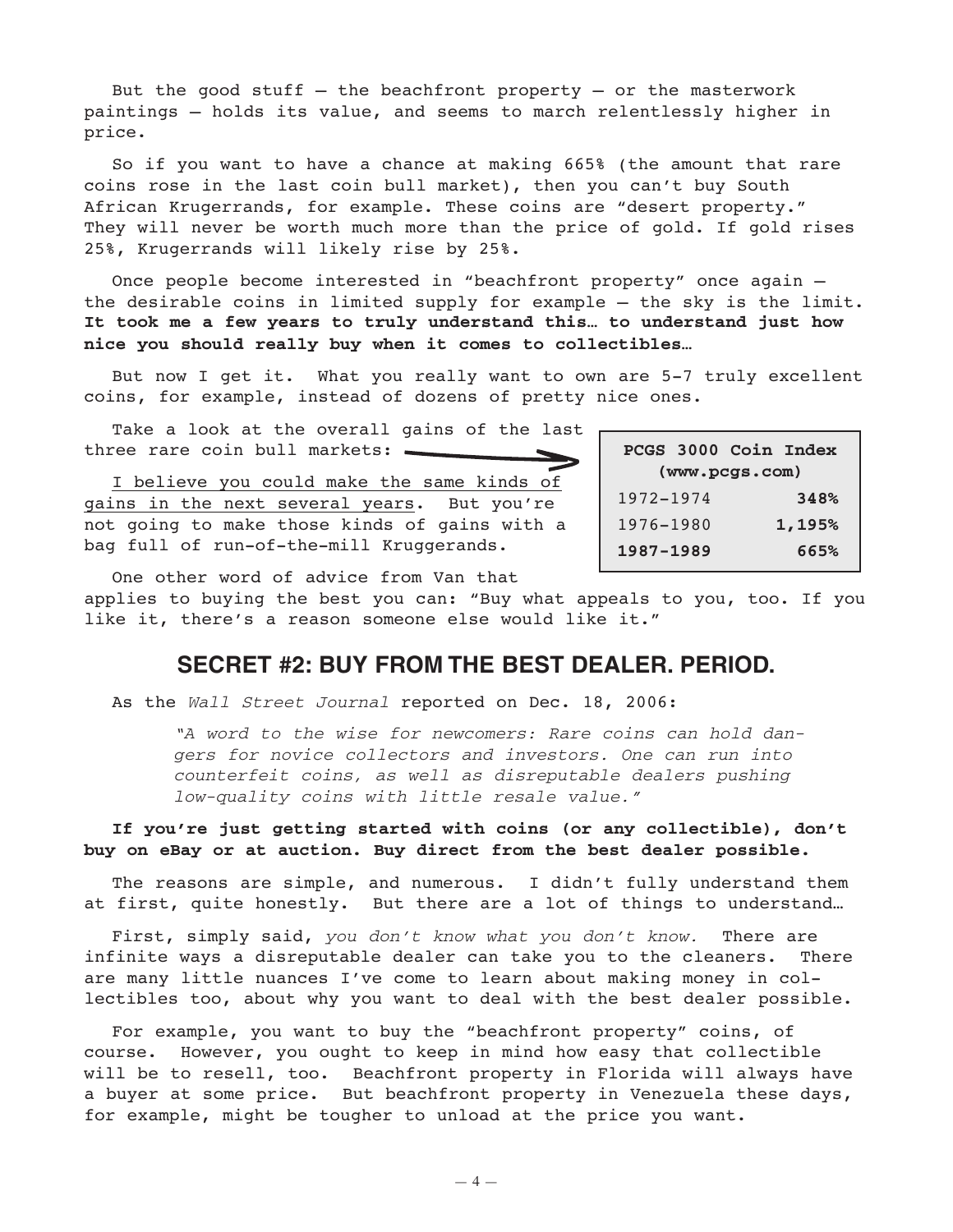Remember, Van is interested in all types of collectibles. So he deals with dealers too. He says "You should learn as much as you can about the collectibles you're investing in… but you'll never know as much as an expert in the field. That's why it's important to buy from a reputable dealer you trust."

**Knowing these two secrets: (1) buy the beachfront property and 2) buy from the best dealer possible) gives you the best shot at not making any mistakes and making the most possible money here.**

But to me, the final secret is probably the most important…

# **SECRET #3: IF YOU REALLY WANT TO MAKE MONEY IN COLLECTIBLES…**

You've got to know why they're collectible...

Sounds simple. But you've got to understand why people want them… and then you must ask yourself if this reason will always exist. In other words, think about them as pieces of history.

When you think of them that way, you can understand why, for example, the 1792 half disme is one of the most valuable and sought-after U.S. coins.

The half disme was the very first U.S. coin ever minted. Thomas Jefferson and George Washington authorized 1,500 coins. But when they got ready to mint them, they realized that because of a silver shortage, they didn't have enough silver to make the coins…

So George Washington took his wife Martha's silver tea set and had it melted down to make them.

If you own a 1792 half disme, you also own a small piece of our first President's family tea set.

The point is, as Van says: "If you understand that collectible's place in history, then you'll understand why it will always hold it's value… and why, like a masterwork painting, it could always have appreciation potential."

That was the reason I recommended the Saint-Gaudens Double Eagle gold coin in True Wealth. President Teddy Roosevelt — a coin collector himself — hated America's coin designs… so he commissioned the foremost sculptor of the day, Augustus Saint-Gaudens, to design an artistically superior new U.S. coin.

Though in poor health, Saint-Gaudens designed the "Double Eagle" — now nearly unanimously considered to be the most beautiful coin of all time. It was his last work — Saint-Gaudens died and never saw the results of his labor.

Today, the gold Double Eagles I recommended in True Wealth are growing in value because of their gold content… and they're even more valuable because of their place in American history.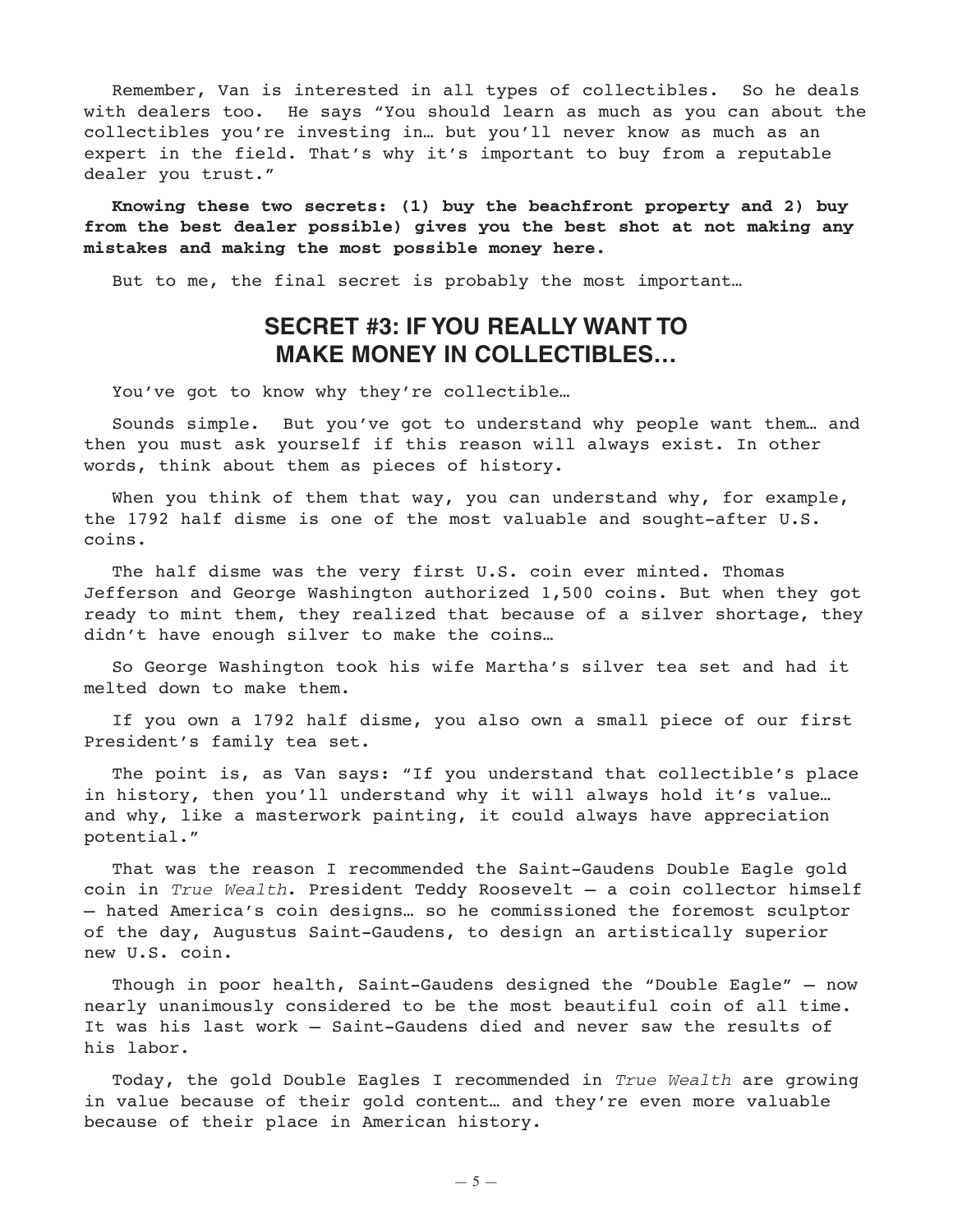You see, most of these coins were never circulated. When FDR took the U.S. off the gold standard, nearly all of them were melted down… except for the ones that remain today.

That's why, in a 2002 auction, according to the Wall Street Journal, a 1933 Double Eagle sold for \$7.6 million – "widely acknowledged as the highest price ever paid for a coin in a public auction."

But you certainly don't have to spend millions — or even tens of thousands — to make a smart investment in the rare collectible coin market today.

So what are the best ones to buy now?

Here are the three categories Van believes can bring you the highest returns over the next several years…

# **THE 3 BEST COLLECTIBLES INVESTMENTS YOU CAN MAKE RIGHT NOW**

According to Van, the best way to invest in collectibles is to have a handful of different "beachfront properties." In other words, you should buy desirable coins in limited supply.

**\*\*** RECOMMENDATION #1: The *True Wealth* 7-piece gold coin set. I recommended this set in my newsletter about two years ago. It consists of the following pre-1933 coins:

| \$20 Liberty       | <i>\$5 Liberty</i>   |
|--------------------|----------------------|
| \$20 Saint-Gaudens | \$2.50 Liberty       |
| \$10 Liberty       | <i>\$2.50 Indian</i> |
| <i>\$10 Indian</i> |                      |

Van believes this set is one of the most undervalued collectibles investments today. As Van put it, "You can buy the True Wealth 7-piece set today for 25 or 30-cents on the dollar, compared to what these coins cost during the last coin bull market that peaked in 1989. I like this set as one of the best values — with the biggest possible upside — in today's coin market."

All the coins Van recommends are in MS–64 or MS–65 condition or better, and they're in limited supply… as no more have been made.

**X \*** RECOMMENDATION #2: The *True Wealth* 7-piece "Proof Gold" coin set. This is the same set as I listed above — except in a "proof" set.

Simply put, "proof" gold coins were made just for coin collectors, from a special, almost flawless die that's different from the standard issue die.

Van says: "Proof gold coins are the caviar of rare, collectible coins… the 'beachfront' of beachfront property. The Big Money always goes to these coins as an island of safety."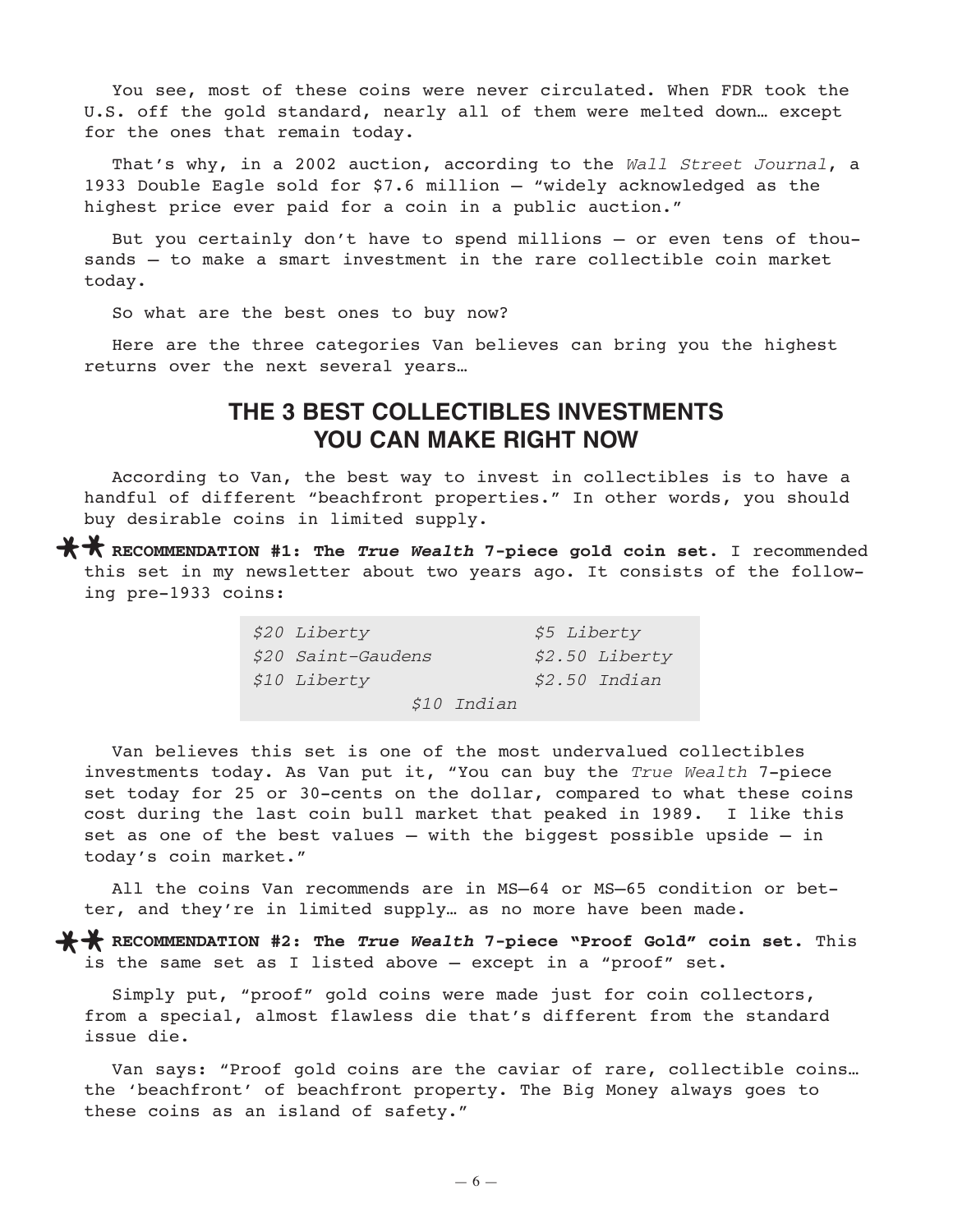Proof gold coins can cost considerably more than gold coins, because of their rarity and condition. But as Van said earlier, these are often the coins that super-rich investors will pay any price for… in other words, proof gold coins make a great investment, because they will always be in demand as a great store of value.

\*\* RECOMMENDATION #3: 19th Century Type Coins. Van believes these coins are another group that are very undervalued right now.

According to Van, "The best of these coins were minted from the 1800s to 1915.

"Each time coins were minted, certain details were added or changed on the coin — such as stars, arrows, shields, and portraits. Frequently, artists who designed the coins would go back and change their dies, which created new types for collectors."

This area of the rare coin market is where you can get some great deals — and your upside is unlimited. There are many different coins in this area that Van likes.

 $\longrightarrow \infty$ 

You and I are incredibly lucky... If we're interested in buying stocks, we can't pick up the phone and get Warren Buffett's latest recommendation… if we want to learn about bonds, Bill Gross won't take our call… but we can pick up the phone and call Van to talk coins.

At first, I would buy a coin here or there from Van, as I got to know him. But now, I've reached the point where I call Van and say: "Van, I've got XXX dollars now that I want to put into great coins." I don't ask for anything in particular. Van says, "Give me a month or two." Tom Dyson, my colleague at DailyWealth, told me he just did the same with Van… he sent him money with the simple advice of "buy me good stuff."

Some coin dealers will offer you introductory offers or discounts. Unscrupulous dealers will often sell you things at a big loss up front, just to get you in the door, so they can take you to the cleaners later.

Van doesn't do this. He doesn't need to. Unlike Warren Buffett in stocks, or Bill Gross in bonds, if you're interested in learning more about coins, you can simply contact Van directly.

Van is always glad to talk with my readers and help you with the right collectible coin investment. He's never pushy, as he doesn't really need the business – he simply enjoys it.

If you're wondering, I receive no personal compensation from Van or David Hall Rare Coins for recommending them. Van wanted to buy advertising space in True Wealth. Because I believe that Van is the absolute best dealer in the industry, I told him I'd write the advertisement myself. I've benefited so much from Van's services over the years, I believe you can do the same.